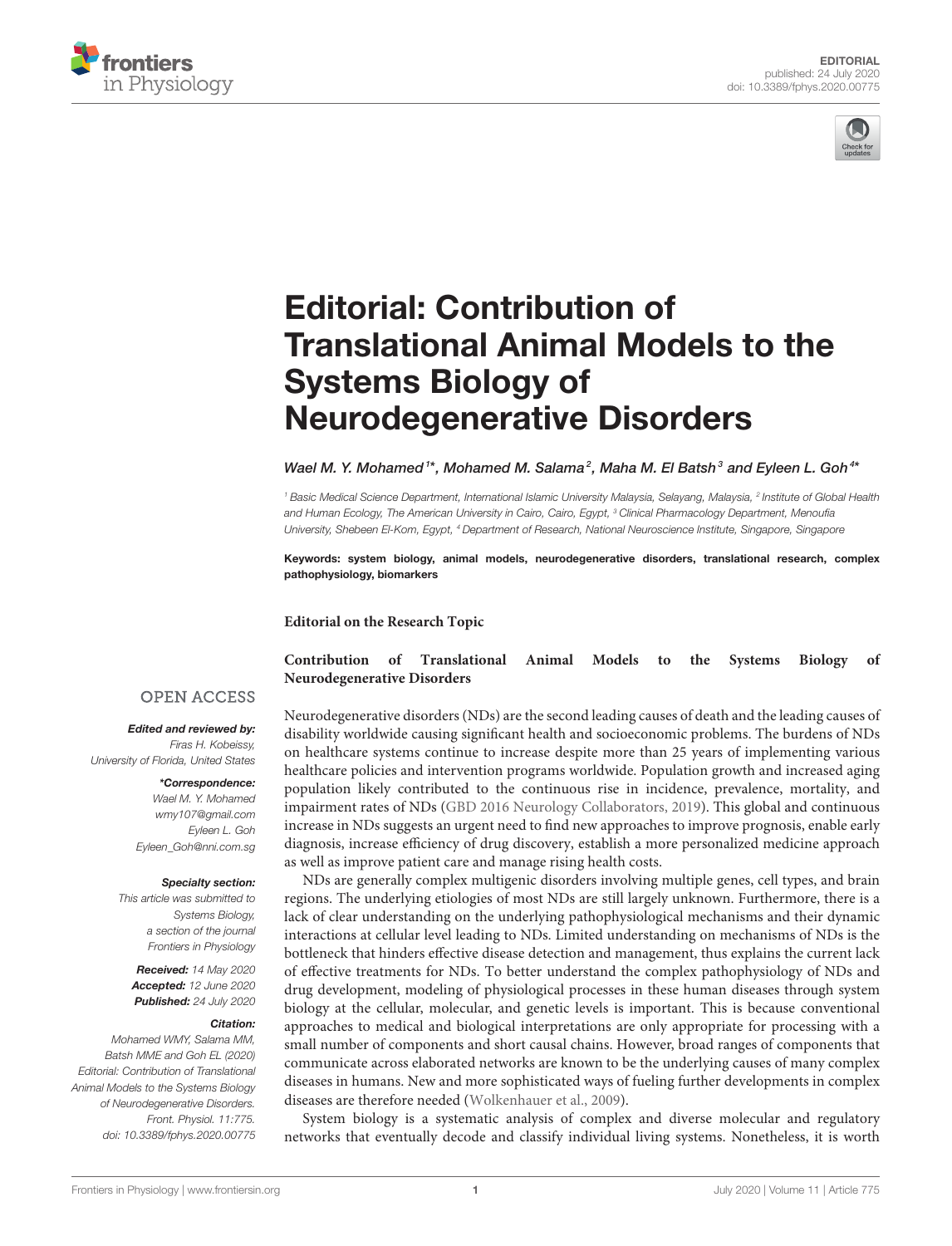noting that classifying casual pathways and pathophysiology in NDs is not possible by using terminal human tissues alone. Moreover, performing system biology experiments in humans is not feasible. Thus, animal models such as rat, mouse, nematode, and fruit fly are commonly used to investigate the mechanistic connections to neurodegenerative processes and to search for potential therapeutics. Similar neurological and neuropathological analogies of neurodegeneration in human subjects can typically be at least partially recapitulated in these non-human disease models. The evolutionary conserved genetic, molecular, and cellular modifications that underlie brain functions in humans and other species will help to understand the underlying pathophysiological changes in human disorders.

This volume aimed to provide an overview of contributions from structural, empirical, and computational modeling of the different translational in vivo animal systems to understand NDs. The authors from different research fields identified numerous existing and emerging animal models to research on neurodegeneration that provide new and unique perspectives. In this volume, several articles focus on comparing different animal models for Alzheimer's disease (AD) and other NDs. [Mustapha et al.,](https://doi.org/10.3389/fphys.2019.01317) integrated contemporary findings from various experimental animal models of cerebral small vessel disease (CSVD) to date, and detailed their translational importance for science. The authors also highlighted different system biology options for CSVD and further described pathomechanical aspects of blood brain barrier (BBB) damage in relation to CSVD, as well as biomarkers for early disease diagnosis and converging strategies for future therapeutic directions of CSVD.

In another review, [Hoffe and Holahan](https://doi.org/10.3389/fphys.2019.00838) presented a systematic distinction between pigs and humans with other animal models for NDs. The authors advocated the use of pigs as a translational model for studying NDs. There are many similarities between porcine and human brains. Longer life spans in pigs allow longitudinal studies to assess the long-term consequences and natural development of NDs. However, the lack of sophisticated behavioral knowledge within literature suggests that more research is required to improve the viability of using pigs to study NDs.

Using different animal models for transthyretin amyloidosis (ATTR), a lethal systemic disease caused by misfolded transthyretin deposits, [Ibrahim et al.,](https://doi.org/10.3389/fphys.2019.00338) identified the breakthrough, progress and difficulties in developing animal models for research into ATTR. Models of ATTR were generated using fruit flies, rats, mice, non-human primates and induced pluripotent stem cells. Since none of these models of ATTR can fully recapitulate all of the disease's symptoms, it will be beneficial to combine multiple animal models to accurately mimic and evaluate different clinical features/symptoms of ATTR. Therefore, these animal models played a major role in the understanding of disease pathology, biomarker discovery, and possible therapeutic targets.

Over the years, several different drug targets for NDs have been suggested and experimented, especially those that display anti-inflammatory and antioxidant effects. Here, Bhuvanendran et al. demonstrated embeline (2,5- dihydroxy-3-undecyl-1,4 benzoquinone), a class of benzoquinone naturally contained in bright orange fruits, as a potential therapeutic molecule for AD. This is mainly because embeline exhibits antiinflammatory, antioxidant, analgesic, antifertility, antitumor, wound healing, hepatoprotective and antibacterial activities. [Bhuvanendran et al.,](https://doi.org/10.3389/fnins.2019.00495) showed that embelin is a strong inhibitor of acetylcholinesterase (AChE) in cells and could cross the BBB. These data were further confirmed by the findings in silico. Moreover, molecular docking experiments predicted that embelin has favorable binding mode within the active sites of AChE and amyloid beta (Aβ) peptide. Thus, this study identified embeline as a favorable compound which can be further developed into a potential multipotent therapeutic agent for AD.

Another research article by [Jin et al.](https://doi.org/10.3389/fnins.2018.00753) proposed that proteostasis network targeting protein misfolding may be dysfunctional in NDs. Binding immunoglobulin protein (BiP), an endoplasmic reticulum chaperone essential for protein folding and adaptive response modulation in early secretory pathways, interacts with unfolded proteins via its substratum-binding domain and nucleotide-binding domain with ATPase activity. This study suggested that decreased regulation of protein quality promotes cognitive dysfunction associated with aging. Impairment of the proteostasis network can thus facilitate agerelated neurodegeneration, and this is aggravated by external environmental insults.

Overall, this volume provides a rare opportunity to promote awareness and creativity for neurological disorders using animal models of different species, while stimulating testable theories and establishing a strategic research agenda to facilitate their integration into clinical studies.

# AUTHOR CONTRIBUTIONS

WM wrote the original draft and incorporated suggestions from the co-authors. The other co-authors contributed to the study and edited the manuscript.

## FUNDING

EG was funded by the Ministry of Education (MOE) Tier 3 grant (MOE2017-T3-1-002).

# ACKNOWLEDGMENTS

We would like to thank our colleagues for dedicating their time, resources and energies to deliver creative and critical perspectives. Their important contributions have provided a comprehensive foundation for this theme of study. It is also a privilege to recognize and thank the editorial team for their expert help and support in creating and producing this volume. Finally, we wish to dedicate this book to all medical practitioners and researchers, with our utmost appreciation and deep respect. We are indebted to their sacrifices and to their unfailing spirit of hope that is our greatest source of inspiration.